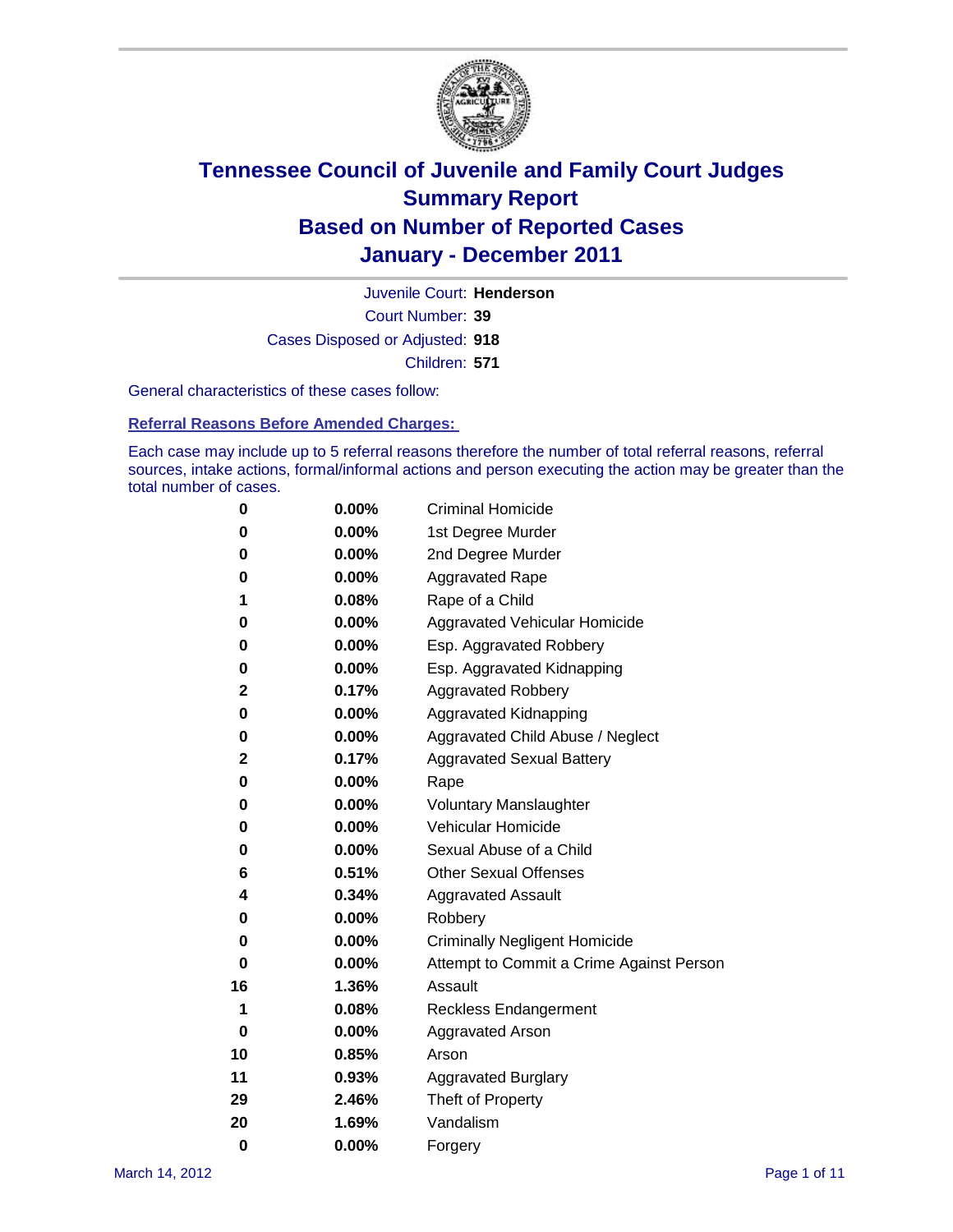

Court Number: **39** Juvenile Court: **Henderson** Cases Disposed or Adjusted: **918** Children: **571**

#### **Referral Reasons Before Amended Charges:**

Each case may include up to 5 referral reasons therefore the number of total referral reasons, referral sources, intake actions, formal/informal actions and person executing the action may be greater than the total number of cases.

| $\pmb{0}$    | 0.00%    | <b>Worthless Checks</b>                                     |
|--------------|----------|-------------------------------------------------------------|
| 3            | 0.25%    | Illegal Possession / Fraudulent Use of Credit / Debit Cards |
| 6            | 0.51%    | <b>Burglary</b>                                             |
| $\mathbf{2}$ | 0.17%    | Unauthorized Use of a Vehicle                               |
| 0            | $0.00\%$ | <b>Cruelty to Animals</b>                                   |
| 1            | 0.08%    | Sale of Controlled Substances                               |
| 13           | 1.10%    | <b>Other Drug Offenses</b>                                  |
| 20           | 1.69%    | Possession of Controlled Substances                         |
| $\pmb{0}$    | $0.00\%$ | <b>Criminal Attempt</b>                                     |
| $\mathbf 2$  | 0.17%    | Carrying Weapons on School Property                         |
| 0            | $0.00\%$ | Unlawful Carrying / Possession of a Weapon                  |
| 0            | $0.00\%$ | <b>Evading Arrest</b>                                       |
| 0            | 0.00%    | Escape                                                      |
| 3            | 0.25%    | Driving Under Influence (DUI)                               |
| 22           | 1.86%    | Possession / Consumption of Alcohol                         |
| 1            | 0.08%    | Resisting Stop, Frisk, Halt, Arrest or Search               |
| 0            | $0.00\%$ | <b>Aggravated Criminal Trespass</b>                         |
| 7            | 0.59%    | Harassment                                                  |
| 0            | 0.00%    | Failure to Appear                                           |
| 4            | 0.34%    | Filing a False Police Report                                |
| $\bf{0}$     | 0.00%    | Criminal Impersonation                                      |
| 23           | 1.95%    | <b>Disorderly Conduct</b>                                   |
| 5            | 0.42%    | <b>Criminal Trespass</b>                                    |
| 2            | 0.17%    | Public Intoxication                                         |
| 0            | $0.00\%$ | Gambling                                                    |
| 315          | 26.69%   | <b>Traffic</b>                                              |
| 4            | 0.34%    | Local Ordinances                                            |
| 0            | 0.00%    | Violation of Wildlife Regulations                           |
| 1            | 0.08%    | Contempt of Court                                           |
| 1            | 0.08%    | Violation of Probation                                      |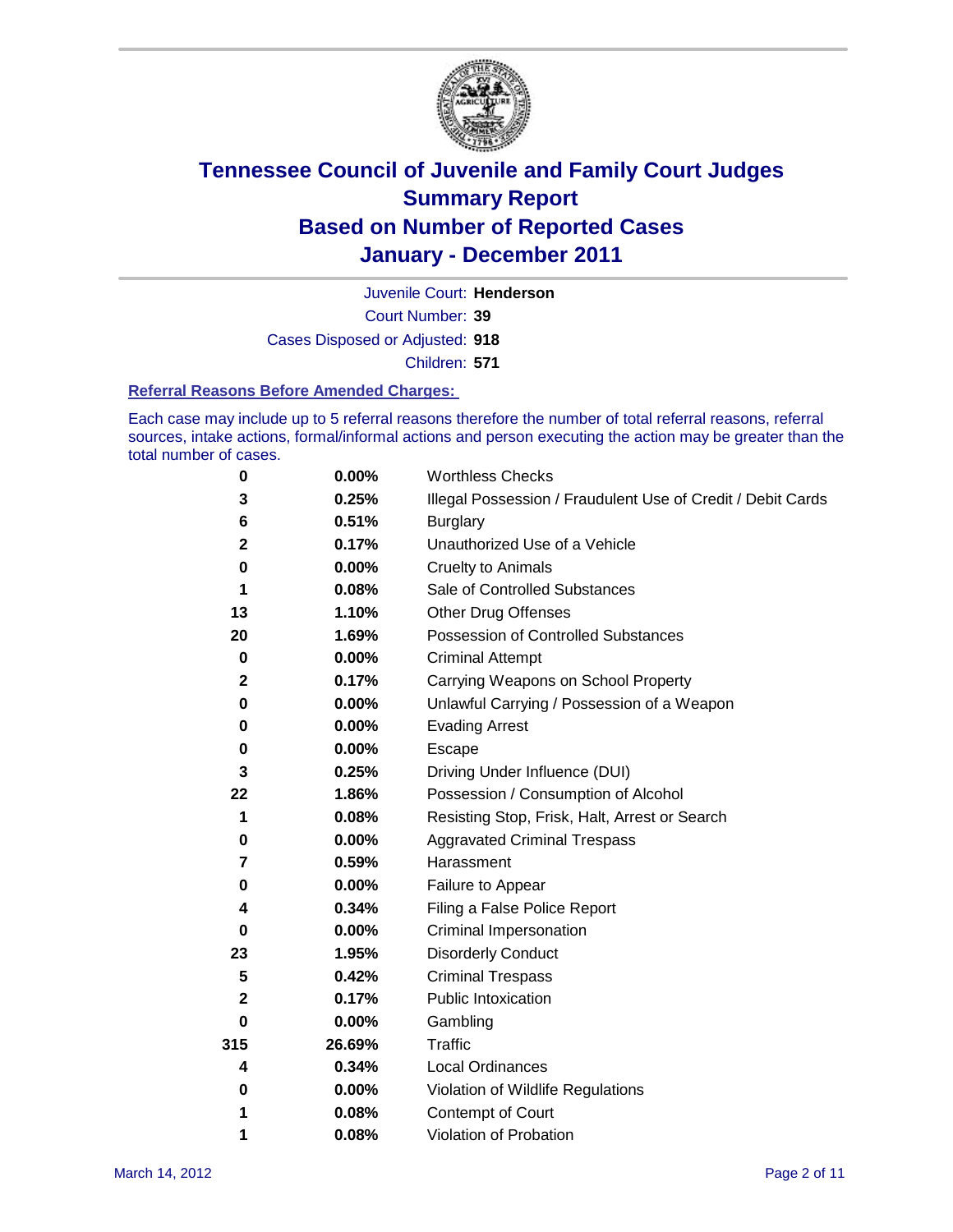

Court Number: **39** Juvenile Court: **Henderson** Cases Disposed or Adjusted: **918** Children: **571**

#### **Referral Reasons Before Amended Charges:**

Each case may include up to 5 referral reasons therefore the number of total referral reasons, referral sources, intake actions, formal/informal actions and person executing the action may be greater than the total number of cases.

| $\mathbf{2}$ | 0.17%   | Violation of Aftercare                 |
|--------------|---------|----------------------------------------|
| 64           | 5.42%   | <b>Unruly Behavior</b>                 |
| 124          | 10.51%  | Truancy                                |
| 11           | 0.93%   | In-State Runaway                       |
| 0            | 0.00%   | Out-of-State Runaway                   |
| 38           | 3.22%   | Possession of Tobacco Products         |
| 0            | 0.00%   | Violation of a Valid Court Order       |
| 30           | 2.54%   | Violation of Curfew                    |
| 0            | 0.00%   | <b>Sexually Abused Child</b>           |
| 1            | 0.08%   | <b>Physically Abused Child</b>         |
| 80           | 6.78%   | Dependency / Neglect                   |
| 0            | 0.00%   | <b>Termination of Parental Rights</b>  |
| 0            | 0.00%   | <b>Violation of Pretrial Diversion</b> |
| 0            | 0.00%   | Violation of Informal Adjustment       |
| 219          | 18.56%  | <b>Judicial Review</b>                 |
| 1            | 0.08%   | <b>Administrative Review</b>           |
| 32           | 2.71%   | <b>Foster Care Review</b>              |
| 36           | 3.05%   | Custody                                |
| 5            | 0.42%   | Visitation                             |
| 0            | 0.00%   | Paternity / Legitimation               |
| 0            | 0.00%   | <b>Child Support</b>                   |
| 0            | 0.00%   | <b>Request for Medical Treatment</b>   |
| 0            | 0.00%   | <b>Consent to Marry</b>                |
| 0            | 0.00%   | Other                                  |
| 1,180        | 100.00% | <b>Total Referrals</b>                 |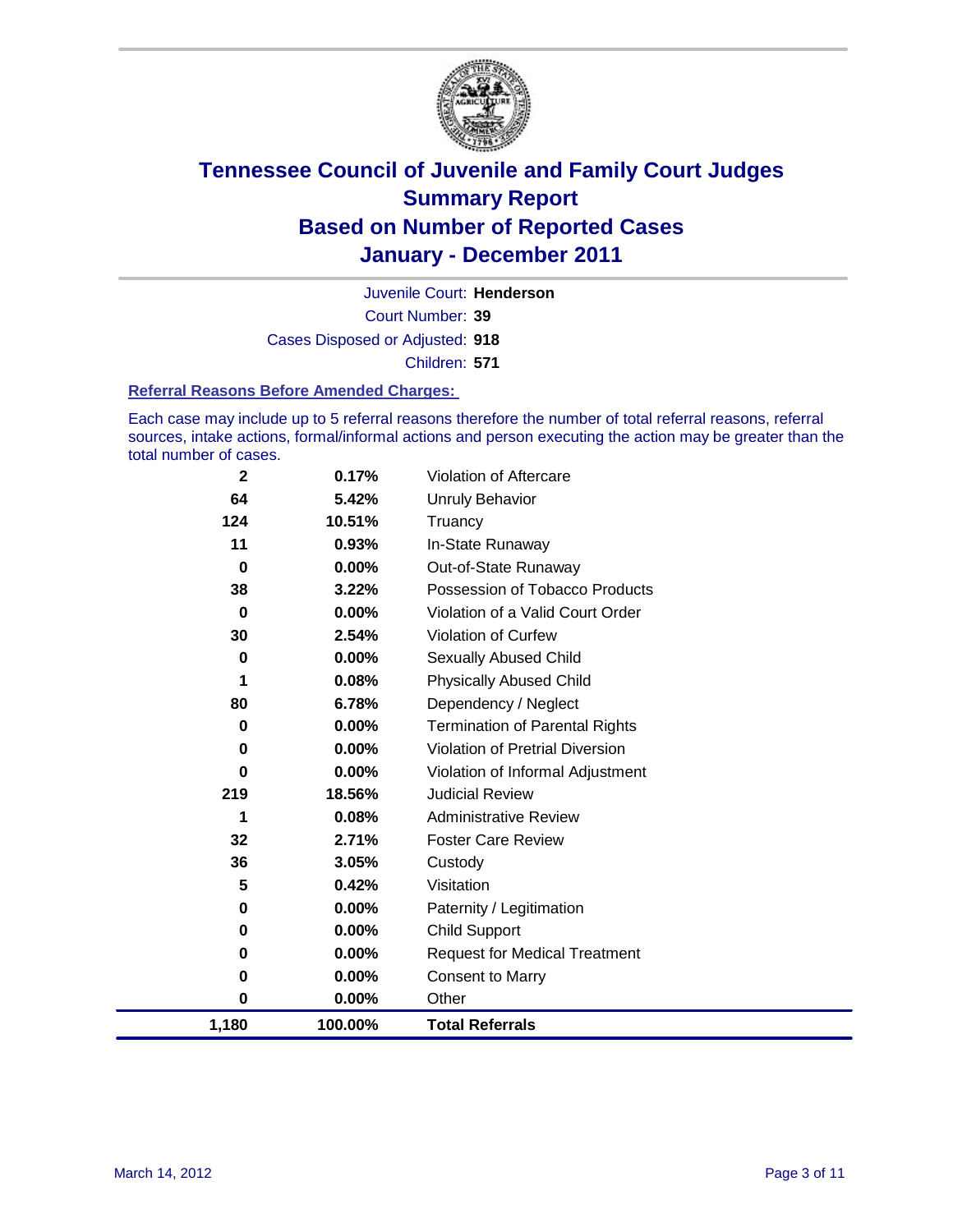

| Juvenile Court: Henderson  |                                 |                                   |  |  |  |
|----------------------------|---------------------------------|-----------------------------------|--|--|--|
|                            | Court Number: 39                |                                   |  |  |  |
|                            | Cases Disposed or Adjusted: 918 |                                   |  |  |  |
|                            |                                 | Children: 571                     |  |  |  |
| <b>Referral Sources: 1</b> |                                 |                                   |  |  |  |
| 536                        | 45.42%                          | Law Enforcement                   |  |  |  |
| 69                         | 5.85%                           | Parents                           |  |  |  |
| 17                         | 1.44%                           | <b>Relatives</b>                  |  |  |  |
| 0                          | 0.00%                           | Self                              |  |  |  |
| 216                        | 18.31%                          | School                            |  |  |  |
| $\bf{0}$                   | 0.00%                           | <b>CSA</b>                        |  |  |  |
| 260                        | 22.03%                          | <b>DCS</b>                        |  |  |  |
| $\mathbf{2}$               | 0.17%                           | <b>Other State Department</b>     |  |  |  |
| $\bf{0}$                   | $0.00\%$                        | <b>District Attorney's Office</b> |  |  |  |
| 44                         | 3.73%                           | <b>Court Staff</b>                |  |  |  |
| 1                          | 0.08%                           | Social Agency                     |  |  |  |
| 1                          | 0.08%                           | <b>Other Court</b>                |  |  |  |
| 25                         | 2.12%                           | Victim                            |  |  |  |
| 1                          | 0.08%                           | Child & Parent                    |  |  |  |
| $\bf{0}$                   | $0.00\%$                        | Hospital                          |  |  |  |
| $\mathbf 0$                | 0.00%                           | Unknown                           |  |  |  |
| 8                          | 0.68%                           | Other                             |  |  |  |
| 1,180                      | 100.00%                         | <b>Total Referral Sources</b>     |  |  |  |

### **Age of Child at Referral: 2**

| 571 | 100.00% | <b>Total Child Count</b> |
|-----|---------|--------------------------|
| 0   | 0.00%   | <b>Unknown</b>           |
| 1   | 0.18%   | Ages 19 and Over         |
| 153 | 26.80%  | Ages 17 through 18       |
| 181 | 31.70%  | Ages 15 through 16       |
| 60  | 10.51%  | Ages 13 through 14       |
| 37  | 6.48%   | Ages 11 through 12       |
| 139 | 24.34%  | Ages 10 and Under        |
|     |         |                          |

<sup>1</sup> If different than number of Referral Reasons (1180), verify accuracy of your court's data.

<sup>2</sup> One child could be counted in multiple categories, verify accuracy of your court's data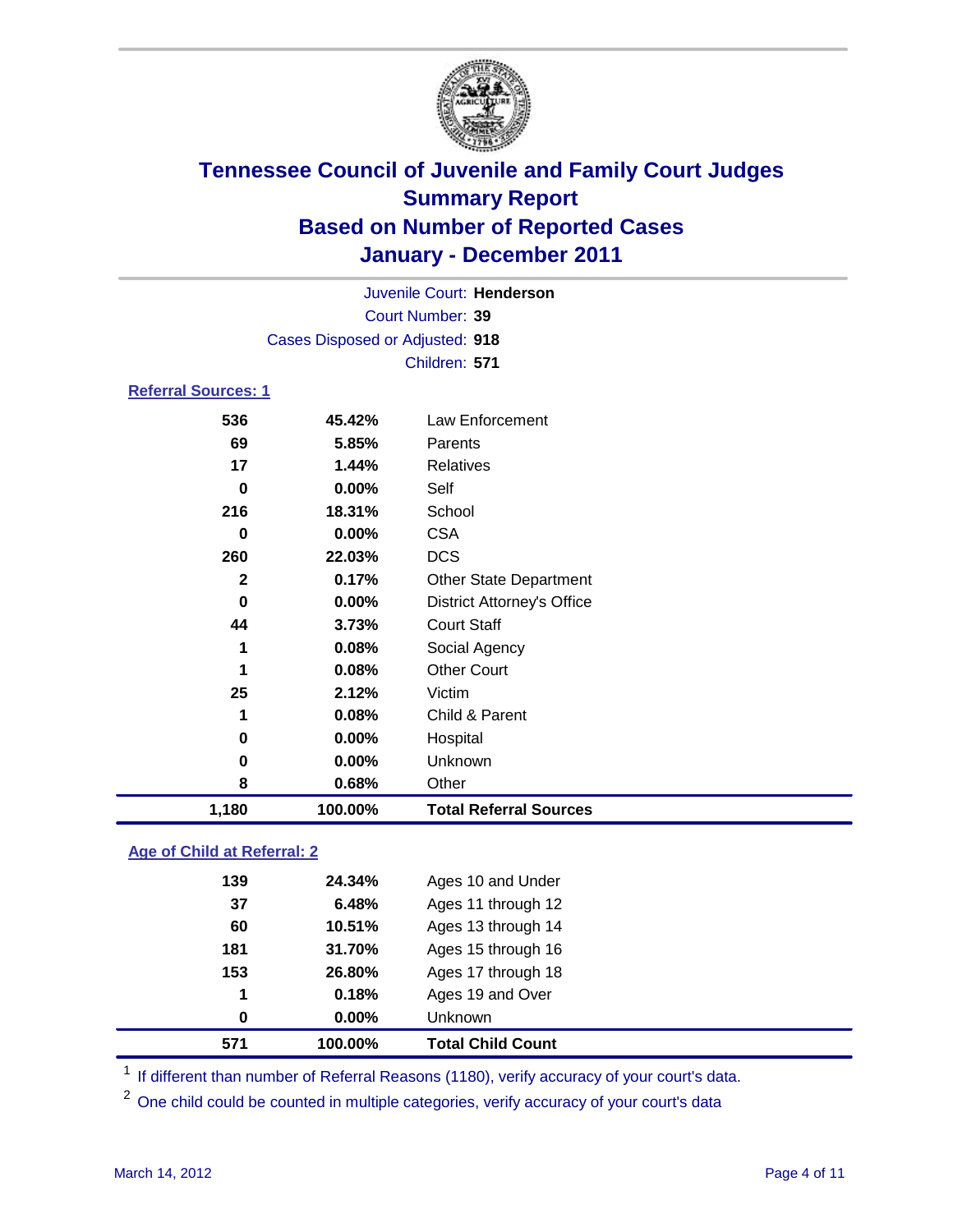

| Juvenile Court: Henderson               |                                 |                          |  |  |  |
|-----------------------------------------|---------------------------------|--------------------------|--|--|--|
|                                         | <b>Court Number: 39</b>         |                          |  |  |  |
|                                         | Cases Disposed or Adjusted: 918 |                          |  |  |  |
|                                         |                                 | Children: 571            |  |  |  |
| Sex of Child: 1                         |                                 |                          |  |  |  |
| 355                                     | 62.17%                          | Male                     |  |  |  |
| 216                                     | 37.83%                          | Female                   |  |  |  |
| $\mathbf 0$                             | 0.00%                           | Unknown                  |  |  |  |
| 571                                     | 100.00%                         | <b>Total Child Count</b> |  |  |  |
| Race of Child: 1                        |                                 |                          |  |  |  |
| 476                                     | 83.36%                          | White                    |  |  |  |
| 50                                      | 8.76%                           | African American         |  |  |  |
| $\mathbf 0$                             | 0.00%                           | Native American          |  |  |  |
| 1                                       | 0.18%                           | Asian                    |  |  |  |
| 40                                      | 7.01%                           | Mixed                    |  |  |  |
| 4                                       | 0.70%                           | Unknown                  |  |  |  |
| 571                                     | 100.00%                         | <b>Total Child Count</b> |  |  |  |
| <b>Hispanic Origin: 1</b>               |                                 |                          |  |  |  |
| $\overline{7}$                          | 1.23%                           | Yes                      |  |  |  |
| 563                                     | 98.60%                          | No                       |  |  |  |
| 1                                       | 0.18%                           | Unknown                  |  |  |  |
| 571                                     | 100.00%                         | <b>Total Child Count</b> |  |  |  |
| <b>School Enrollment of Children: 1</b> |                                 |                          |  |  |  |
| 498                                     | 87.22%                          | Yes                      |  |  |  |
| 59                                      | 10.33%                          | No                       |  |  |  |
| 14                                      | 2.45%                           | Unknown                  |  |  |  |
| 571                                     | 100.00%                         | <b>Total Child Count</b> |  |  |  |

One child could be counted in multiple categories, verify accuracy of your court's data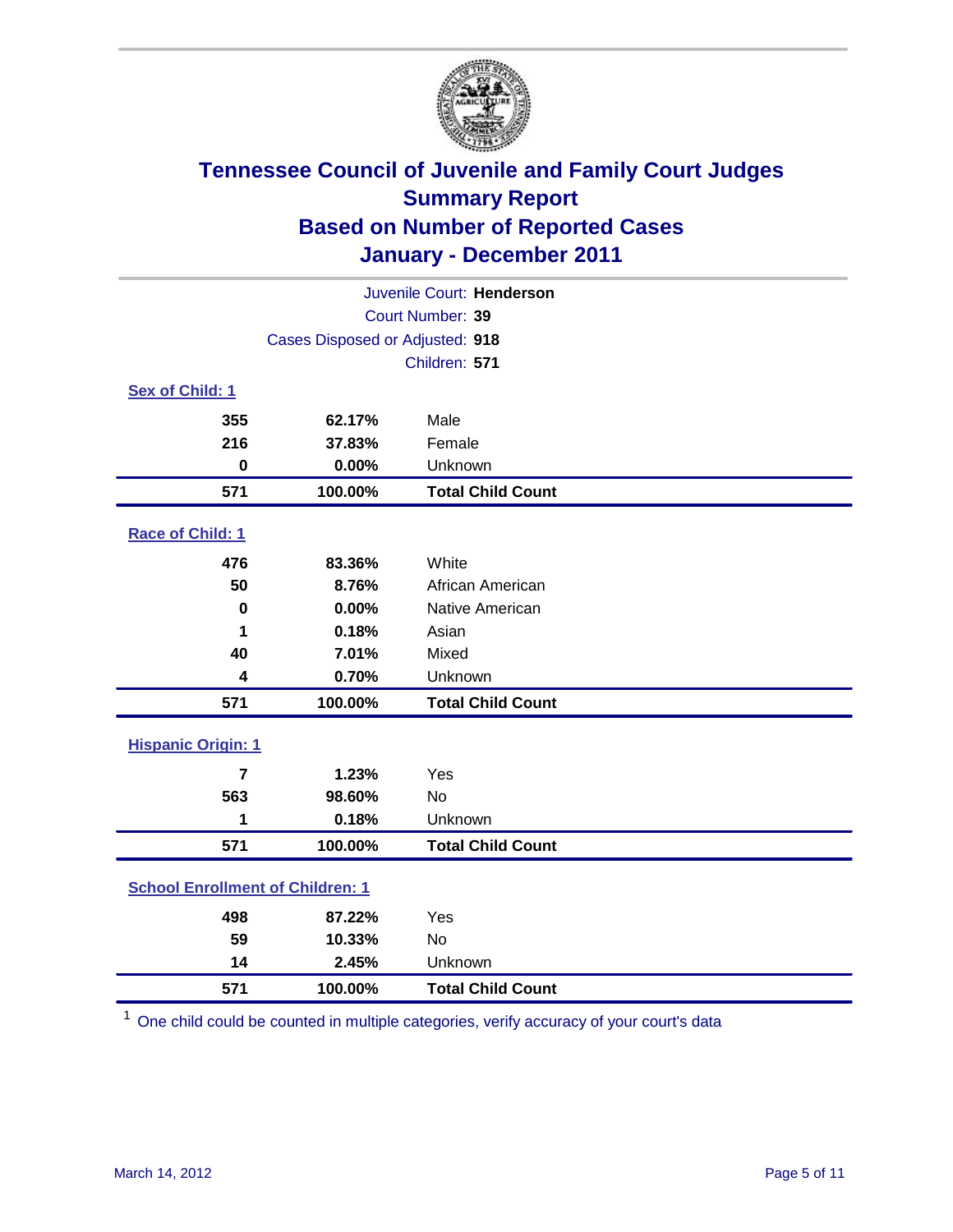

Court Number: **39** Juvenile Court: **Henderson** Cases Disposed or Adjusted: **918** Children: **571**

### **Living Arrangement of Child at Time of Referral: 1**

| 571 | 100.00% | <b>Total Child Count</b>     |
|-----|---------|------------------------------|
| 1   | 0.18%   | Other                        |
| 2   | 0.35%   | Unknown                      |
| 4   | 0.70%   | Independent                  |
| 0   | 0.00%   | In an Institution            |
| 7   | 1.23%   | In a Residential Center      |
| 1   | 0.18%   | In a Group Home              |
| 18  | 3.15%   | With Foster Family           |
| 2   | 0.35%   | <b>With Adoptive Parents</b> |
| 80  | 14.01%  | <b>With Relatives</b>        |
| 55  | 9.63%   | With Father                  |
| 196 | 34.33%  | <b>With Mother</b>           |
| 40  | 7.01%   | With Mother and Stepfather   |
| 14  | 2.45%   | With Father and Stepmother   |
| 151 | 26.44%  | With Both Biological Parents |

### **Type of Detention: 2**

| 918 | 100.00%  | <b>Total Detention Count</b> |  |
|-----|----------|------------------------------|--|
| 1   | 0.11%    | Other                        |  |
| 912 | 99.35%   | Does Not Apply               |  |
| 0   | $0.00\%$ | <b>Unknown</b>               |  |
| 0   | 0.00%    | <b>Psychiatric Hospital</b>  |  |
| 1   | 0.11%    | Jail - No Separation         |  |
| 0   | $0.00\%$ | Jail - Partial Separation    |  |
| 0   | $0.00\%$ | Jail - Complete Separation   |  |
| 4   | 0.44%    | Juvenile Detention Facility  |  |
| 0   | $0.00\%$ | Non-Secure Placement         |  |
|     |          |                              |  |

<sup>1</sup> One child could be counted in multiple categories, verify accuracy of your court's data

<sup>2</sup> If different than number of Cases (918) verify accuracy of your court's data.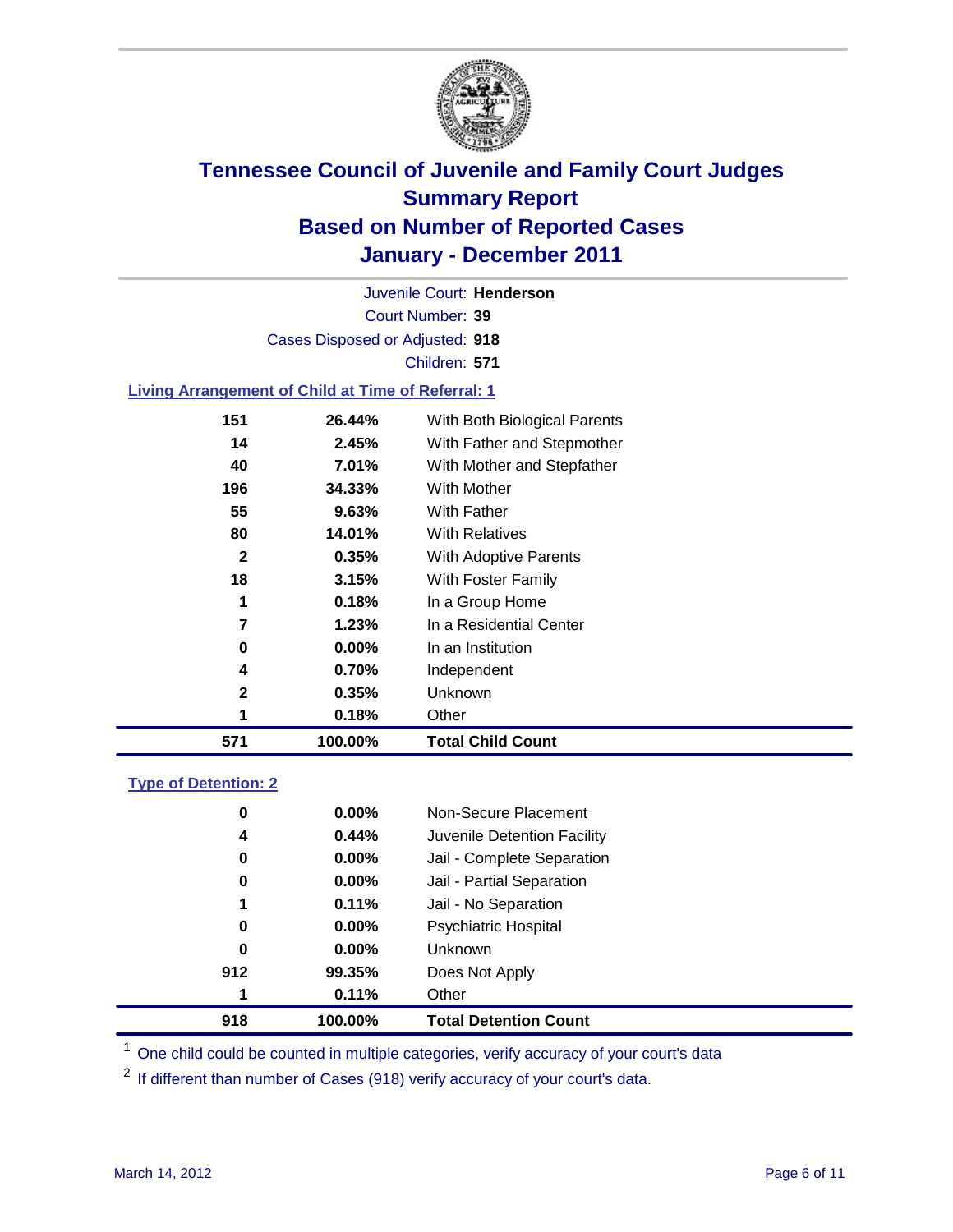

|                                                    | Juvenile Court: Henderson       |                                                  |  |  |  |
|----------------------------------------------------|---------------------------------|--------------------------------------------------|--|--|--|
|                                                    | Court Number: 39                |                                                  |  |  |  |
|                                                    | Cases Disposed or Adjusted: 918 |                                                  |  |  |  |
|                                                    |                                 | Children: 571                                    |  |  |  |
| <b>Placement After Secure Detention Hearing: 1</b> |                                 |                                                  |  |  |  |
| 3                                                  | 0.33%                           | Returned to Prior Living Arrangement             |  |  |  |
| 0                                                  | 0.00%                           | Juvenile Detention Facility                      |  |  |  |
| $\bf{0}$                                           | 0.00%                           | Jail                                             |  |  |  |
| $\mathbf{2}$                                       | 0.22%                           | Shelter / Group Home                             |  |  |  |
| 1                                                  | 0.11%                           | <b>Foster Family Home</b>                        |  |  |  |
| 0                                                  | 0.00%                           | Psychiatric Hospital                             |  |  |  |
| 0                                                  | 0.00%                           | Unknown                                          |  |  |  |
| 912                                                | 99.35%                          | Does Not Apply                                   |  |  |  |
| 0<br>$0.00\%$<br>Other                             |                                 |                                                  |  |  |  |
| 918                                                | 100.00%                         | <b>Total Placement Count</b>                     |  |  |  |
| <b>Intake Actions: 2</b>                           |                                 |                                                  |  |  |  |
|                                                    |                                 |                                                  |  |  |  |
| 628                                                | 53.22%                          | <b>Petition Filed</b>                            |  |  |  |
| 10<br>236                                          | 0.85%<br>20.00%                 | <b>Motion Filed</b><br><b>Citation Processed</b> |  |  |  |
|                                                    |                                 |                                                  |  |  |  |
| 0                                                  | 0.00%                           | Notification of Paternity Processed              |  |  |  |
| 119                                                | 10.08%                          | Scheduling of Judicial Review                    |  |  |  |
| $\mathbf{2}$                                       | 0.17%                           | Scheduling of Administrative Review              |  |  |  |
| 35                                                 | 2.97%                           | Scheduling of Foster Care Review                 |  |  |  |
| 0                                                  | 0.00%                           | Unknown                                          |  |  |  |
| 149                                                | 12.63%                          | Does Not Apply                                   |  |  |  |
|                                                    | 0.08%<br>Other<br>1             |                                                  |  |  |  |
| 1,180                                              | 100.00%                         | <b>Total Intake Count</b>                        |  |  |  |

<sup>1</sup> If different than number of Cases (918) verify accuracy of your court's data.

<sup>2</sup> If different than number of Referral Reasons (1180), verify accuracy of your court's data.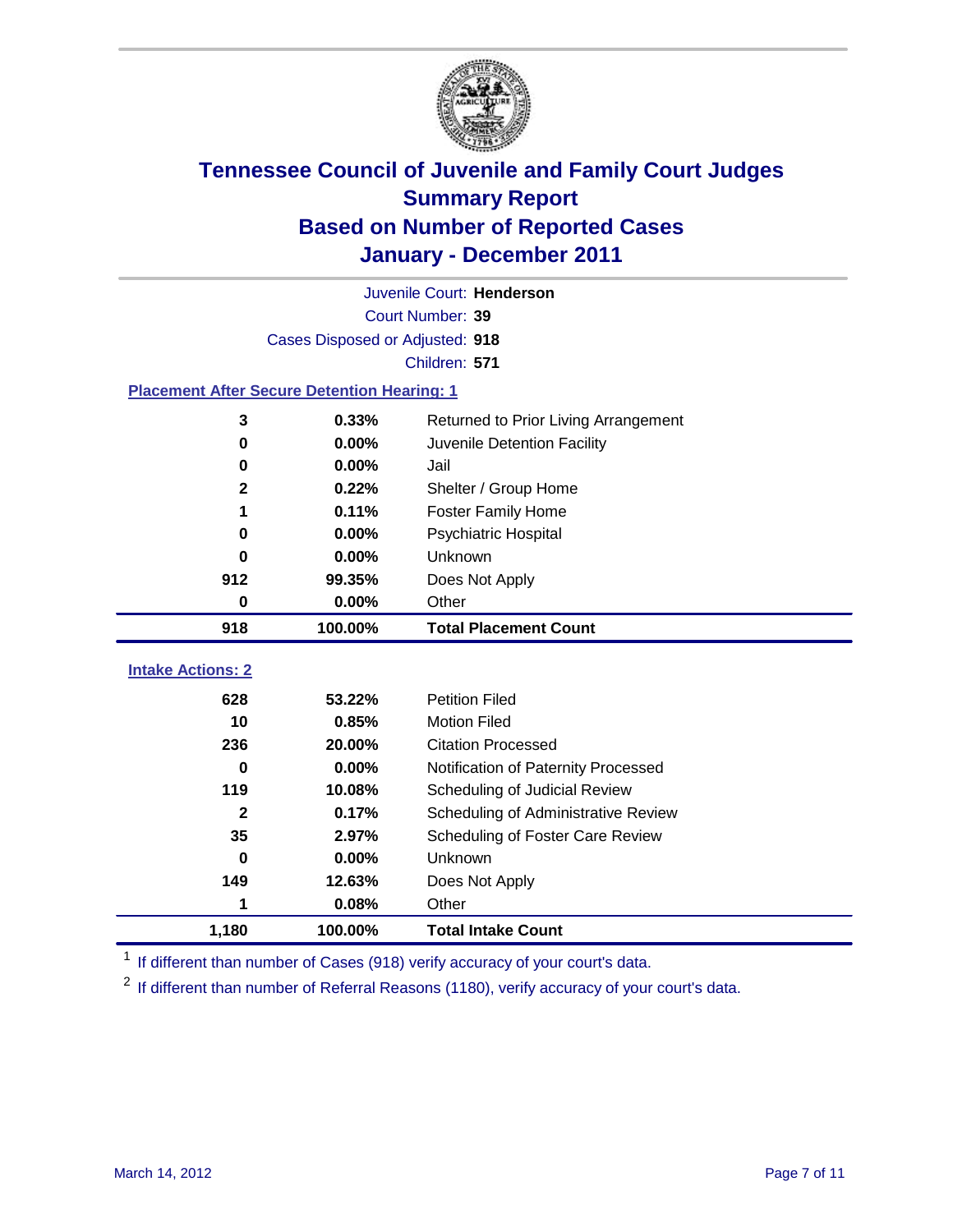

Court Number: **39** Juvenile Court: **Henderson** Cases Disposed or Adjusted: **918** Children: **571**

### **Last Grade Completed by Child: 1**

| 55       | 9.63%                                   | Too Young for School         |  |  |
|----------|-----------------------------------------|------------------------------|--|--|
| 14       | 2.45%                                   | Preschool                    |  |  |
| 7        | 1.23%                                   | Kindergarten                 |  |  |
| 3        | 0.53%                                   | 1st Grade                    |  |  |
| 7        | 1.23%                                   | 2nd Grade                    |  |  |
| 5        | 0.88%                                   | 3rd Grade                    |  |  |
| 17       | 2.98%                                   | 4th Grade                    |  |  |
| 6        | 1.05%                                   | 5th Grade                    |  |  |
| 16       | 2.80%                                   | 6th Grade                    |  |  |
| 23       | 4.03%                                   | 7th Grade                    |  |  |
| 37       | 6.48%                                   | 8th Grade                    |  |  |
| 62       | 10.86%                                  | 9th Grade                    |  |  |
| 73       | 12.78%                                  | 10th Grade                   |  |  |
| 71       | 12.43%                                  | 11th Grade                   |  |  |
| 7        | 1.23%                                   | 12th Grade                   |  |  |
| 0        | 0.00%                                   | Non-Graded Special Ed        |  |  |
| 5        | 0.88%                                   | <b>GED</b>                   |  |  |
| 0        | 0.00%                                   | Graduated                    |  |  |
| 0        | 0.00%                                   | <b>Never Attended School</b> |  |  |
| 163      | 28.55%                                  | Unknown                      |  |  |
| $\bf{0}$ | 0.00%                                   | Other                        |  |  |
| 571      | 100.00%                                 | <b>Total Child Count</b>     |  |  |
|          | <b>Enrolled in Special Education: 1</b> |                              |  |  |

| 571                                       | 100.00% | <b>Total Child Count</b> |  |  |
|-------------------------------------------|---------|--------------------------|--|--|
| 151                                       | 26.44%  | <b>Unknown</b>           |  |  |
| 373                                       | 65.32%  | No                       |  |  |
| 47                                        | 8.23%   | Yes                      |  |  |
| <u>Einvilled in Opcolar Eugeneinen. I</u> |         |                          |  |  |

One child could be counted in multiple categories, verify accuracy of your court's data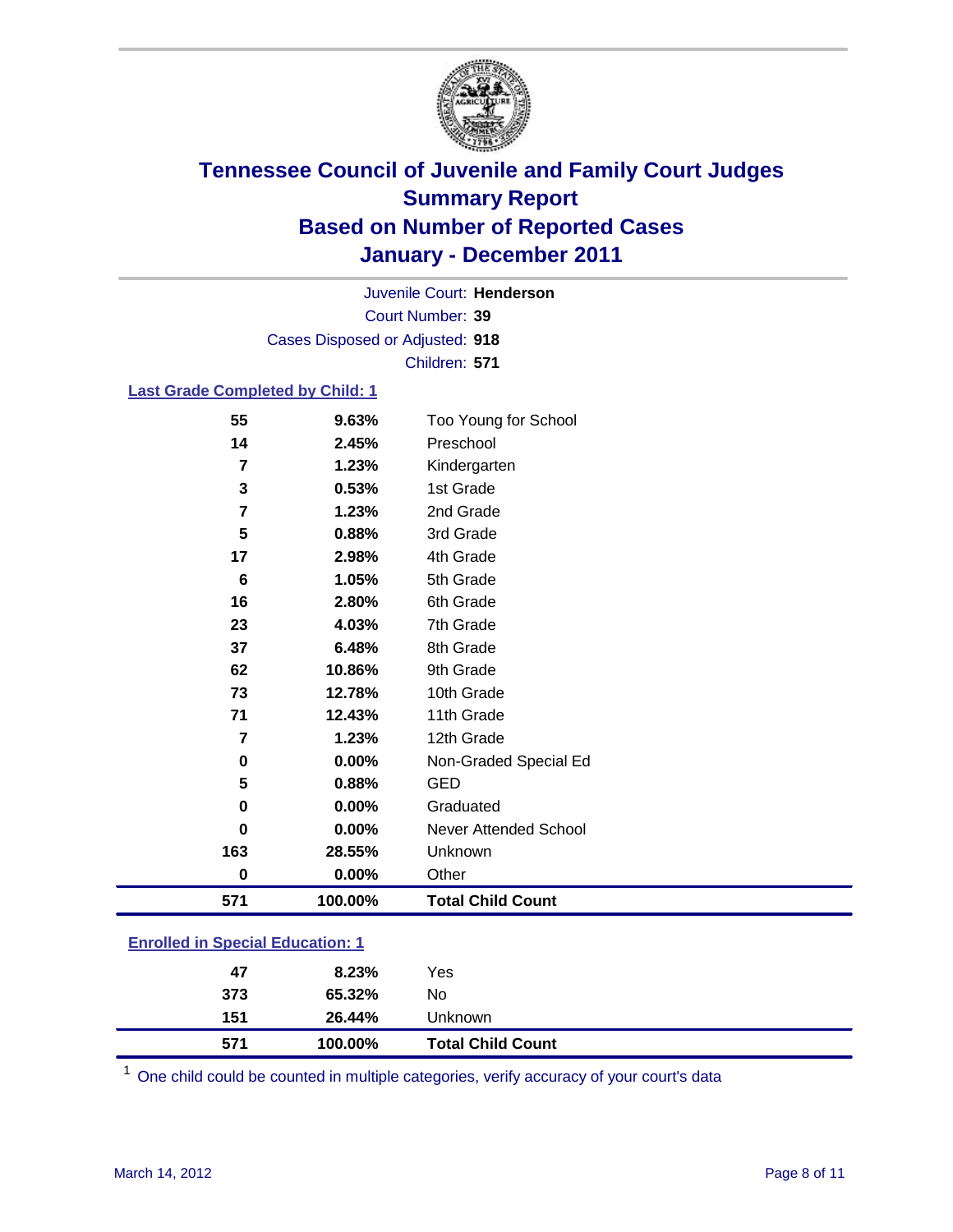

| Juvenile Court: Henderson    |                                 |                           |  |
|------------------------------|---------------------------------|---------------------------|--|
|                              |                                 | Court Number: 39          |  |
|                              | Cases Disposed or Adjusted: 918 |                           |  |
|                              |                                 | Children: 571             |  |
| <b>Action Executed By: 1</b> |                                 |                           |  |
| 981                          | 83.14%                          | Judge                     |  |
| $\bf{0}$                     | $0.00\%$                        | Magistrate                |  |
| 16                           | 1.36%                           | <b>YSO</b>                |  |
| 183                          | 15.51%                          | Other                     |  |
| 0                            | $0.00\%$                        | Unknown                   |  |
| 1,180                        | 100.00%                         | <b>Total Action Count</b> |  |

### **Formal / Informal Actions: 1**

| 223   | 18.90%   | Dismissed                                        |
|-------|----------|--------------------------------------------------|
| 14    | 1.19%    | Retired / Nolle Prosequi                         |
| 207   | 17.54%   | <b>Complaint Substantiated Delinquent</b>        |
| 110   | 9.32%    | <b>Complaint Substantiated Status Offender</b>   |
| 37    | 3.14%    | <b>Complaint Substantiated Dependent/Neglect</b> |
| 0     | $0.00\%$ | <b>Complaint Substantiated Abused</b>            |
| 0     | $0.00\%$ | <b>Complaint Substantiated Mentally III</b>      |
| 169   | 14.32%   | Informal Adjustment                              |
| 0     | $0.00\%$ | <b>Pretrial Diversion</b>                        |
| 0     | $0.00\%$ | <b>Transfer to Adult Court Hearing</b>           |
| 0     | $0.00\%$ | Charges Cleared by Transfer to Adult Court       |
| 65    | 5.51%    | Special Proceeding                               |
| 42    | 3.56%    | <b>Review Concluded</b>                          |
| 313   | 26.53%   | Case Held Open                                   |
| 0     | $0.00\%$ | Other                                            |
| 0     | $0.00\%$ | <b>Unknown</b>                                   |
| 1,180 | 100.00%  | <b>Total Action Count</b>                        |

<sup>1</sup> If different than number of Referral Reasons (1180), verify accuracy of your court's data.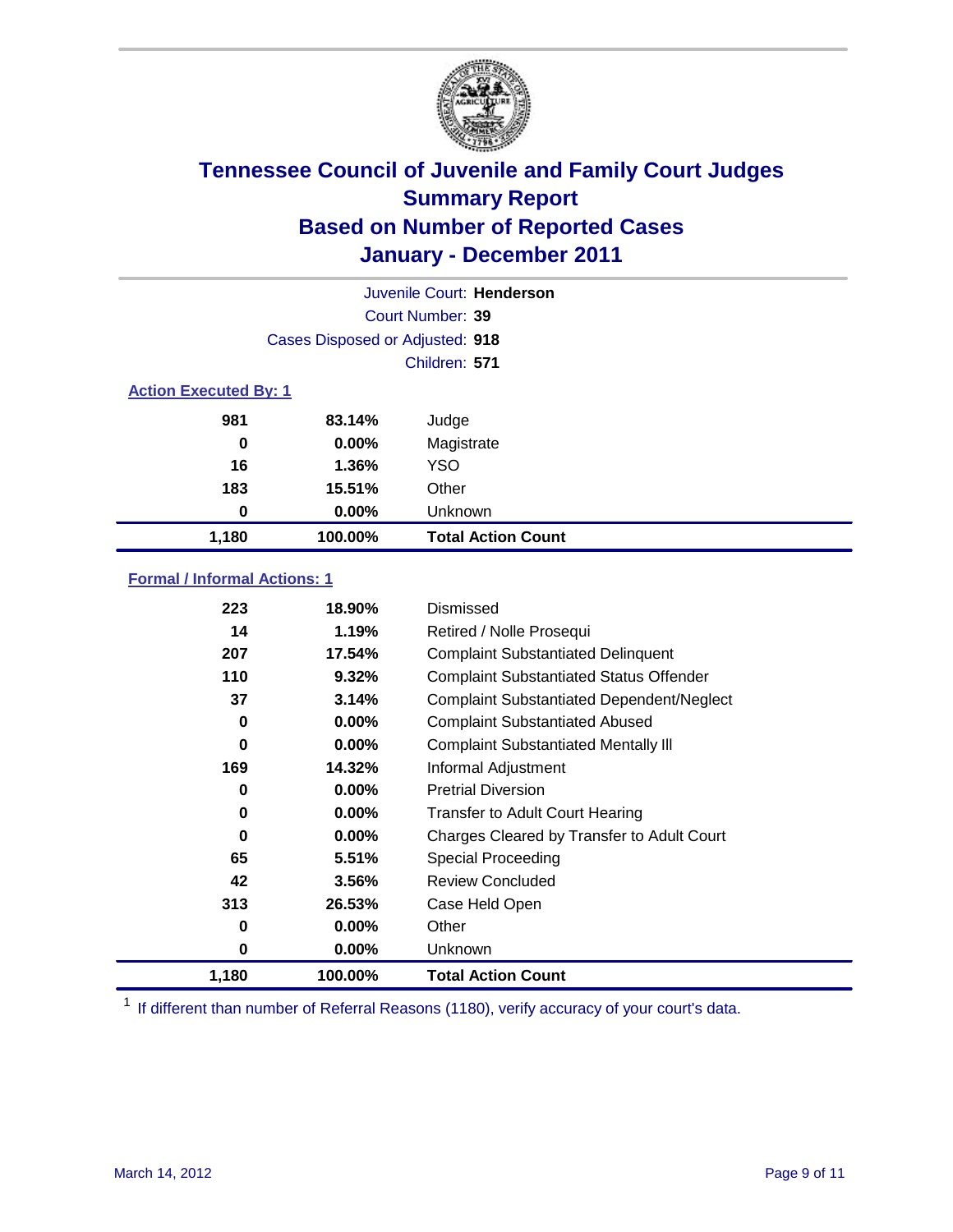

|                       |                                 | Juvenile Court: Henderson                             |
|-----------------------|---------------------------------|-------------------------------------------------------|
|                       |                                 | Court Number: 39                                      |
|                       | Cases Disposed or Adjusted: 918 |                                                       |
|                       |                                 | Children: 571                                         |
| <b>Case Outcomes:</b> |                                 | There can be multiple outcomes for one child or case. |
| 168                   | 8.26%                           | <b>Case Dismissed</b>                                 |
| 13                    | 0.64%                           | Case Retired or Nolle Prosequi                        |
| 179                   | 8.80%                           | Warned / Counseled                                    |
| 156                   | 7.67%                           | <b>Held Open For Review</b>                           |
| 0                     | 0.00%                           | Supervision / Probation to Juvenile Court             |
| 3                     | 0.15%                           | <b>Probation to Parents</b>                           |
| 116                   | 5.70%                           | Referral to Another Entity for Supervision / Service  |
| 32                    | 1.57%                           | Referred for Mental Health Counseling                 |
| 21                    | 1.03%                           | Referred for Alcohol and Drug Counseling              |
| 42                    | 2.06%                           | Referred to Alternative School                        |
| 0                     | 0.00%                           | Referred to Private Child Agency                      |
| 0                     | 0.00%                           | Referred to Defensive Driving School                  |
| 0                     | 0.00%                           | Referred to Alcohol Safety School                     |
| 16                    | 0.79%                           | Referred to Juvenile Court Education-Based Program    |
| 56                    | 2.75%                           | Driver's License Held Informally                      |
| 0                     | 0.00%                           | <b>Voluntary Placement with DMHMR</b>                 |
| 1                     | 0.05%                           | <b>Private Mental Health Placement</b>                |
| 0                     | 0.00%                           | <b>Private MR Placement</b>                           |
| 0                     | 0.00%                           | Placement with City/County Agency/Facility            |
| 0                     | 0.00%                           | Placement with Relative / Other Individual            |
| 112                   | 5.51%                           | Fine                                                  |
| 83                    | 4.08%                           | <b>Public Service</b>                                 |
| 11                    | 0.54%                           | Restitution                                           |
| 0                     | 0.00%                           | Runaway Returned                                      |
| 11                    | 0.54%                           | No Contact Order                                      |
| 0                     | 0.00%                           | Injunction Other than No Contact Order                |
| 1                     | 0.05%                           | <b>House Arrest</b>                                   |
| 18                    | 0.88%                           | <b>Court Defined Curfew</b>                           |
| 1                     | 0.05%                           | Dismissed from Informal Adjustment                    |
| 1                     | 0.05%                           | <b>Dismissed from Pretrial Diversion</b>              |
| 0                     | 0.00%                           | Released from Probation                               |
| 0                     | 0.00%                           | <b>Transferred to Adult Court</b>                     |
| 0                     | 0.00%                           | <b>DMHMR Involuntary Commitment</b>                   |